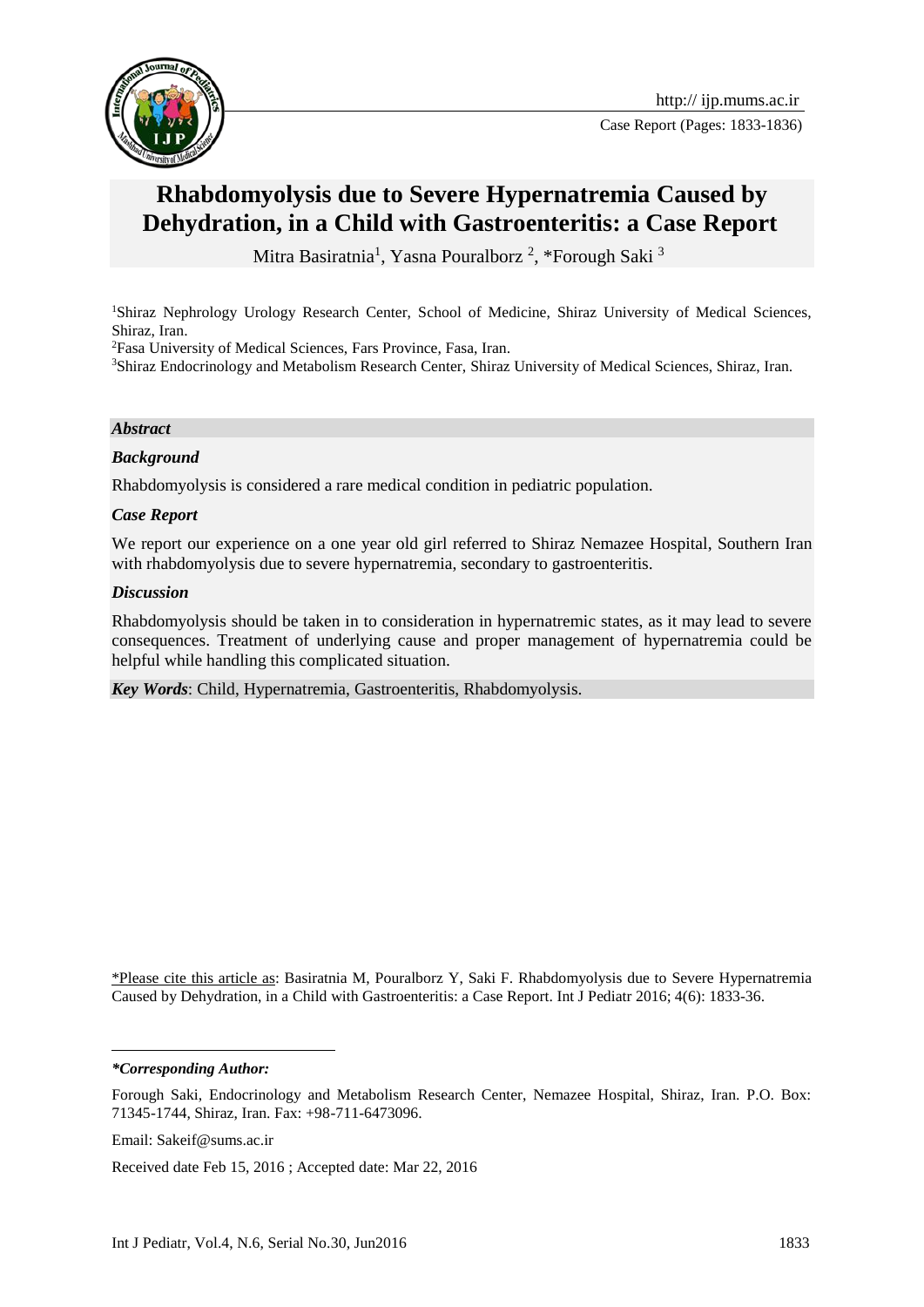# **1-INTRODUCTION**

Rhabdomyolysis is a medical condition in which, damage to the cells of skeletal muscle leads to release of intracellular components (including myoglobin) in to the general circulation(1). Although muscular pain along with weakness and dark urine are considered the typical characteristics of this condition, clinical presentation of rhabdomyolysis can vary from asymptomatic rise in creatine phosphokinase (CPK) levels to acute renal failure and life threatening hypovolemic shock (2). Rhabdomyolysis can arise secondary to a wide range of disorders, trauma, medications, toxins, electrolyte imbalances, etc. In pediatric cases the most common causes are infection and inherited disorders (2, 3). Hypernatremia is an electrolyte disorder that is considered as a cause of rhabdomyolysis but this sequence is rarely reported, particularly in children (4-6). Here we report our experience on a pediatric patient with rhabdomyolysis due to severe hypernatremia, secondary to gastroenteritis.

# **2- CASE REPORT**

A one year old girl was referred to Shiraz Nemazee Hospital, Southern Iran due to severe hypernatremia (serum sodium level  $> 190$  meq/L) which was detected in primary health care unit. She had a positive history of diarrhea and vomiting prior to her admission. Patient's parents reported that diarrhea had started almost 20 days ago and had become more severe after one week, meanwhile vomiting was added to the situation. Recently her mother had noticed that patient's urine has become dark in color but there was negative history of oliguria. She had received medications including oral rehydration solutions (ORS), Ondansetron, Zinc sulfate and Cefixime before admitting to hospital. Taking past medical history did not reveal any previous illnesses and/or congenital disorders.

Family history didn't show any great significance. Physical examination was consistent with moderate-severe dehydration. Patient was not febrile with pulse rate of 120/minute, respiratory rate of 24/minute and systolic blood pressure of 90 mmHg. Her weight was 9kg. She was irritable with dry mucosal surfaces. Mild periorbital edema was noticed. Abdominal examination showed mild abdominal tenderness and distention. Mild pitting edema (1+) was present in both lower extremities. Digital rectal exam was consistent with some fecal impaction.

On laboratory examinations, serum sodium level was 197meq/L. other lab tests showed a serum hemoglobin level of 11.6 g/dl, total white blood cell count of 11,200/mm<sup>3</sup> , and platelet count of 140,000/mm<sup>3</sup> . Other lab findings were: blood urea nitrogen (BUN) of 26 mg/dl, creatinine of 1.2 mg/dl, potassium 4 meq/l, serum calcium 8.7 mg/dl, serum phosphorus 3.9 mg/dl, erythrocyte sedimentation rate (ESR) was normal and C-reactive protein (CRP) level was mildly elevated. Also lab findings showed elevated serum CPK and liver enzymes level: CPK 8072 U/L, aspartate aminotransferase (AST) 1890 U/L, alanine aminotransferase (ALT) 2060 U/L, and lactate dehydrogenase 9540 U/L. Total bilirubin and direct bilirubin levels were 0.3 and 0.1 mg/dl respectively and serum albumin level was 4.3 g/dl. Urinalysis showed 28-30 red blood cells per highpowered field, protein 2+ and blood 3+. Stool exam showed many fatty droplets with trace occult blood. Peripheral blood smear revealed moderate hypochromic anemia with adequate platelet count and normal white blood cell count.

Normal Level of mmunoglobulin M (IgM) antibody against hepatitis A virus was used to rule out acute hepatitis A infection. Patient was admitted and management of hypernatremic dehydration started with hypotonic intravenous fluid in order to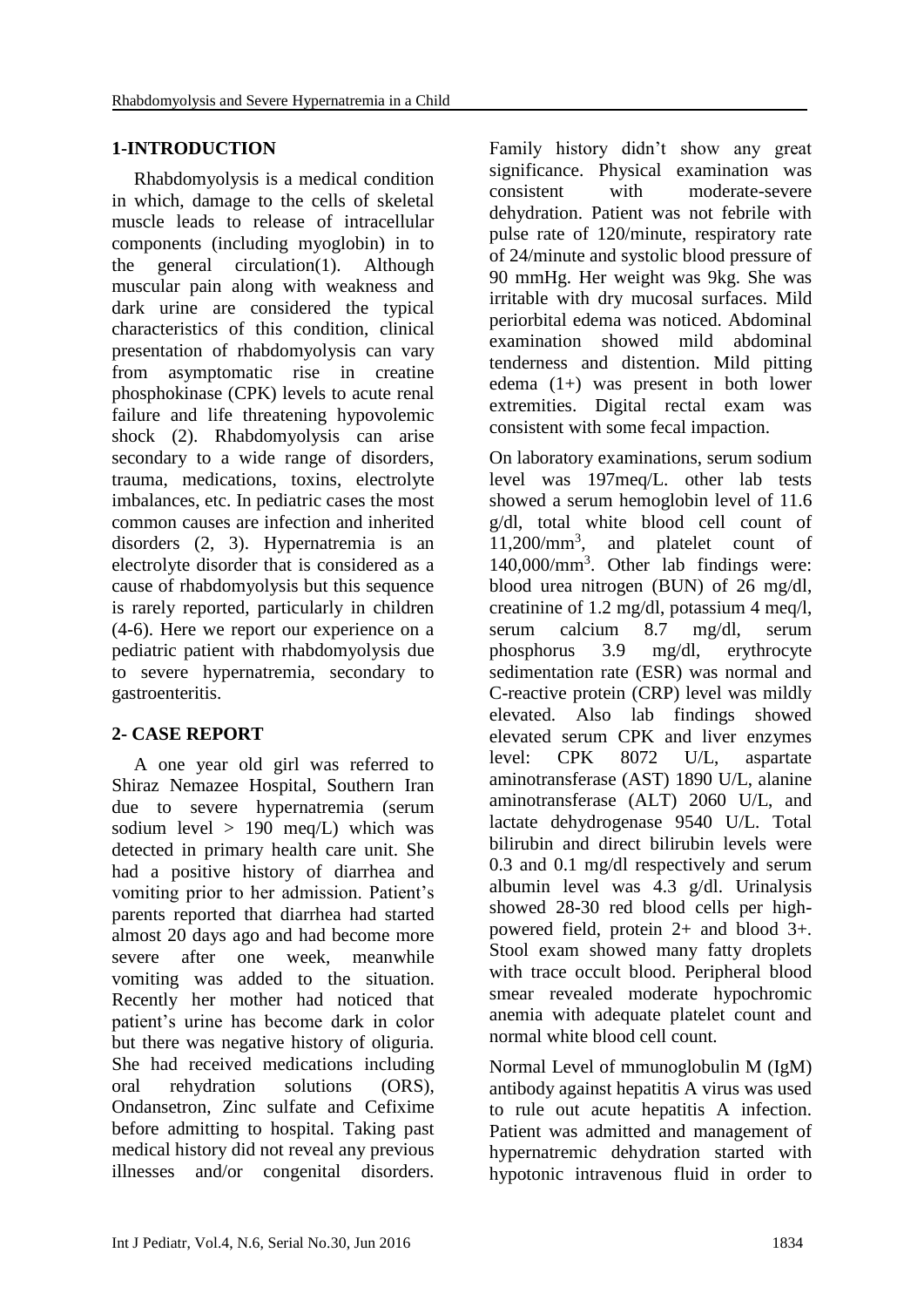decrease the serum Na 10 mq/l daily. By  $2<sup>nd</sup>$  and  $3<sup>rd</sup>$  days of treatment the serum sodium level was decreased to 186 and 175 meq/l respectively. A 24-hour urine collection showed proteinuria which was consistent with acute kidney injury (urine protein 12600 mg/24hours, and urine creatinine 880 mg/24hours).

Due to patient's severe irritability, an abdominopelvic ultrasonography was done that was ruled out the possibility of intussusceptions. However, radiologist reported that liver was normal in size and echogenicity without bile duct dilatation. Kidneys were both approximately 6.6 cm in size without stone, stasis or collection.

Brain CT scan and lumbar puncture were also performed and they showed normal results. Laboratory findings on 4<sup>th</sup> day of hospital admission showed a decrease in elevated liver enzymes: alanine aminotransferase 679 U/L, aspartate aminotransferase 758 U/L, and Creatine phosphokinase (CPK) decreased to 1219 U/L. Meanwhile serum lactate dehydrogenase level was 2,500 U/L.

During the following days of treatment, as the serum sodium level gradually decreased towards normal levels proteinuria was resolved and CPK levels were dropped along with liver enzyme levels. Patient was discharged by one week with serum sodium level of 142- meg/l, AST 64 U/L, ALT 320U/L, LDH 1672. All laboratory values were normal in second week of patient's follow up and total recovery was achieved.

# **4- DISCUSSION**

 Rhabdomyolysis is considered a rare medical condition in pediatric population (7). Still the mechanism of rhabdomyolysis caused by hypernatremia is not well understood, however one theory implies it could be associated with inhibition of electrogenic sodium pumps due to hyperosmolar state. This will further impair sodium calcium transport (6). Increased intracellular calcium ions can damage the muscular cell via several pathways including persistent contraction, activation of phospholipase  $A_2$  (PLA2) and free oxygen radical production (1). On the other hand, rhabdomyolysis itself can lead to a more severe hypernatremia (8). This phenomenon could partly contribute to the severely high serum sodium level in this case in addition to gastroenteritis and dehydration.

Released myoglobin from the damaged muscular cells might deposit in renal tubules and therefore cause acute tubular necrosis (9). Actually this fact along with dehydration was the most likely causes of acute renal failure and subsequent proteinuria in the patient presented herein. It is worth mentioning that in the patient the more common causes of rhabdomyolysis such as crush injury, toxins and drugs were excluded using history, physical examinations or laboratory findings. In this case rhabdomyolysis and acute renal failure were resolved after treatment of hypernatremia.

Rhabdomyolysis as a result of hypernatremia, such as in this case, is reported rarely. One similar case was reported by Mastro-Martinez et al., sharing the experience on an infant with diarrhea who developed rhabdomyolysis secondary to hypernatremia (7).

# **5- CONCLUSION**

 Rhabdomyolysis should be taken in to consideration in hypernatremic states, as it may lead to severe consequences. Treatment of underlying cause and proper management of hypernatremia could be helpful while handling this complicated situation.

# **6- CONFLICT OF INTEREST**: None.

# **7- REFERENCES**